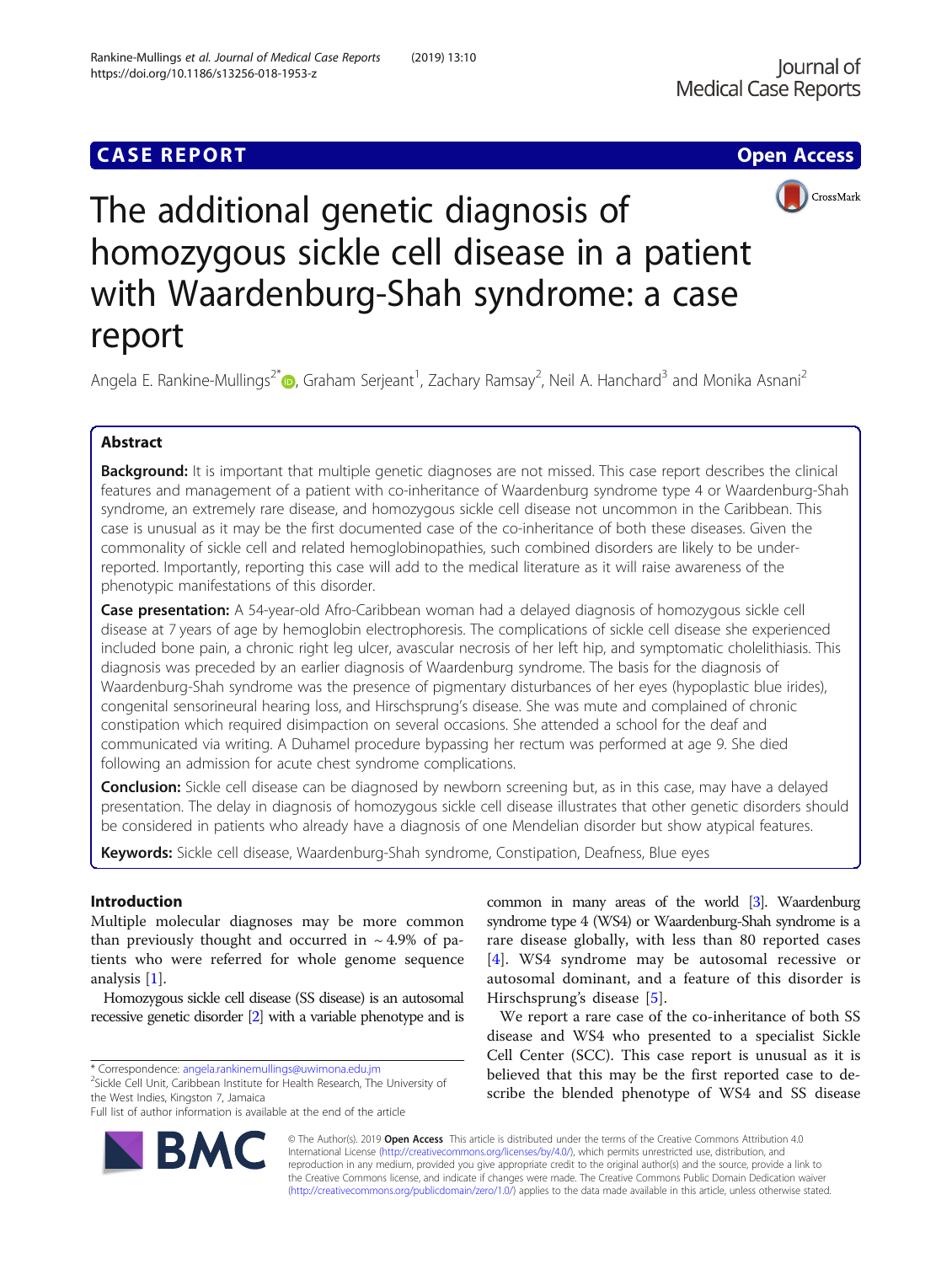and draws attention to the need for the further investigation of patients with one genetic disorder who present with atypical features. The report may raise awareness of the co-occurrence of SS disease and WS4.

### Case presentation

We present the case of an Afro-Caribbean woman who died at age 54 years. In addition to being mute her primary complaints on first presentation at age 7 were congenital deafness, jaundice, and constipation (Table 1). In addition, there was a history of snoring without mention of apnea. A history of similar congenital deafness and pigment abnormalities was reported in distant cousins. A half-sister who predeceased her had also been diagnosed as having SS disease. There was no previous history of pain or other sickle cell-related complications at this time.

On physical examination at first presentation at 7 years of age, she was afebrile and was found to be markedly icteric. She did not have a white forelock (Fig. [1](#page-2-0)) but was noted to be deaf, mute, and with blue eyes (Fig. [1\)](#page-2-0) in keeping with her diagnosis of Waardenburg syndrome (WS). On abdominal examination, a hard mass was found; the dimensions were not described but it was thought to be a fecalith. In addition, her liver was documented as three fingers breadth below her right costal margin, a span was not documented. At that time she was diagnosed as having WS; acute cholestasis and SS disease were suspected. The diagnosis of SS was supported by a hemoglobin electrophoresis (Table [2\)](#page-2-0), in addition to her previous diagnosis of WS. A later study revealed heterozygous deletional alpha thalassemia (Table [2](#page-2-0)), which is considered to be protective in persons with SS disease as persons with this trait tend to have less severe disease. At the time her hemoglobin level was 7.4. Of note, this varied from 7.5–8.2 g/dL up to an age of 39 years and fell to 6.0 g/dL in later years. Genetic testing for genetic mutations associated with WS4 was not possible because of availability. The results of hearing tests were not documented but she attended a school for the deaf and communicated by writing.

Surgical interventions included tonsilloadenoidectomy at 8 years due to upper airway obstruction. The post-surgery period was complicated with chest complications likely to have been acute chest syndrome. In addition, a Duhamel procedure bypassing the rectum was performed at age 9. This was preceded by prolonged history of recurrent presentations for constipation requiring fecal disimpaction under anesthesia. An acquired megacolon was diagnosed with a barium enema and total colonic aganglionosis had been diagnosed after two high rectal biopsies (Table [2](#page-2-0)) which led to the diagnosis of Hirschsprung's disease with subsequent correction.

Follow-up visits at the SCC (Table 1) revealed other complaints which were mainly related to both WS and SS disease. Sickle cell-related complications included a bone pain episode which was first documented at 8 years of age. One to two bone pain crises were documented annually. She was treated mainly as an out-patient with acetaminophen, nonsteroidal anti-inflammatory agents, and occasionally opioids without adverse reaction. At her first presentation, pain and swelling of the dorsum of both hands were noted on physical examination and there was a limited range of movements at her wrists. A diagnosis of avascular necrosis was made. An important outcome of this was a shortened left fourth metacarpal diagnosed at 15 years. This is typical of infection complicating dactylitis (hand-foot syndrome). Although she complained of hip pain at 18 years of age, X-rays of her left hip showed no changes until 53.9 years when

Table 1 Timeline of major clinical events for case study

| Dates      | Relevant past medical history and interventions                                                                                                                                                                              |                                         |                                                                                                                                                            |  |
|------------|------------------------------------------------------------------------------------------------------------------------------------------------------------------------------------------------------------------------------|-----------------------------------------|------------------------------------------------------------------------------------------------------------------------------------------------------------|--|
| 8-DEC-1965 | This patient was known to have a history of Waardenburg syndrome. She had a family history of congenital<br>deafness and pigment abnormalities. A half-sister who predeceased her had also been diagnosed with<br>SS disease |                                         |                                                                                                                                                            |  |
| Dates      | Summaries from initial and follow-up visits                                                                                                                                                                                  | Diagnostic testing<br>(including dates) | Interventions                                                                                                                                              |  |
| 8-DEC-1965 | Presented with jaundice. Diagnosed as<br>having SS disease, in addition to<br>Waardenburg syndrome                                                                                                                           | Hb electrophoresis                      | Referred to a specialist unit for sickle cell disease                                                                                                      |  |
| 8-JUN-1966 | Acquired megacolon                                                                                                                                                                                                           | Barium enema                            | High rectal biopsy                                                                                                                                         |  |
| 2-MAR-1967 | Colon aganglionosis                                                                                                                                                                                                          |                                         | Duhamel procedure                                                                                                                                          |  |
| 1978       | Alopecia totalis                                                                                                                                                                                                             |                                         | Hair pomade                                                                                                                                                |  |
| 7-NOV-1990 | Leg ulcer                                                                                                                                                                                                                    |                                         | Regular dressing                                                                                                                                           |  |
| 9-MAR-2012 | Bone pain crisis, suspected acute chest syndrome  Complete blood count                                                                                                                                                       |                                         | Buscopan (hyoscine butylbromide) 20 mg intramuscularly,<br>Gravol (dimenhydrinate) 50 mg intramuscularly, and<br>codeine 60 mg orally as "immediate" doses |  |

Hb hemoglobin, SS disease homozygous sickle cell disease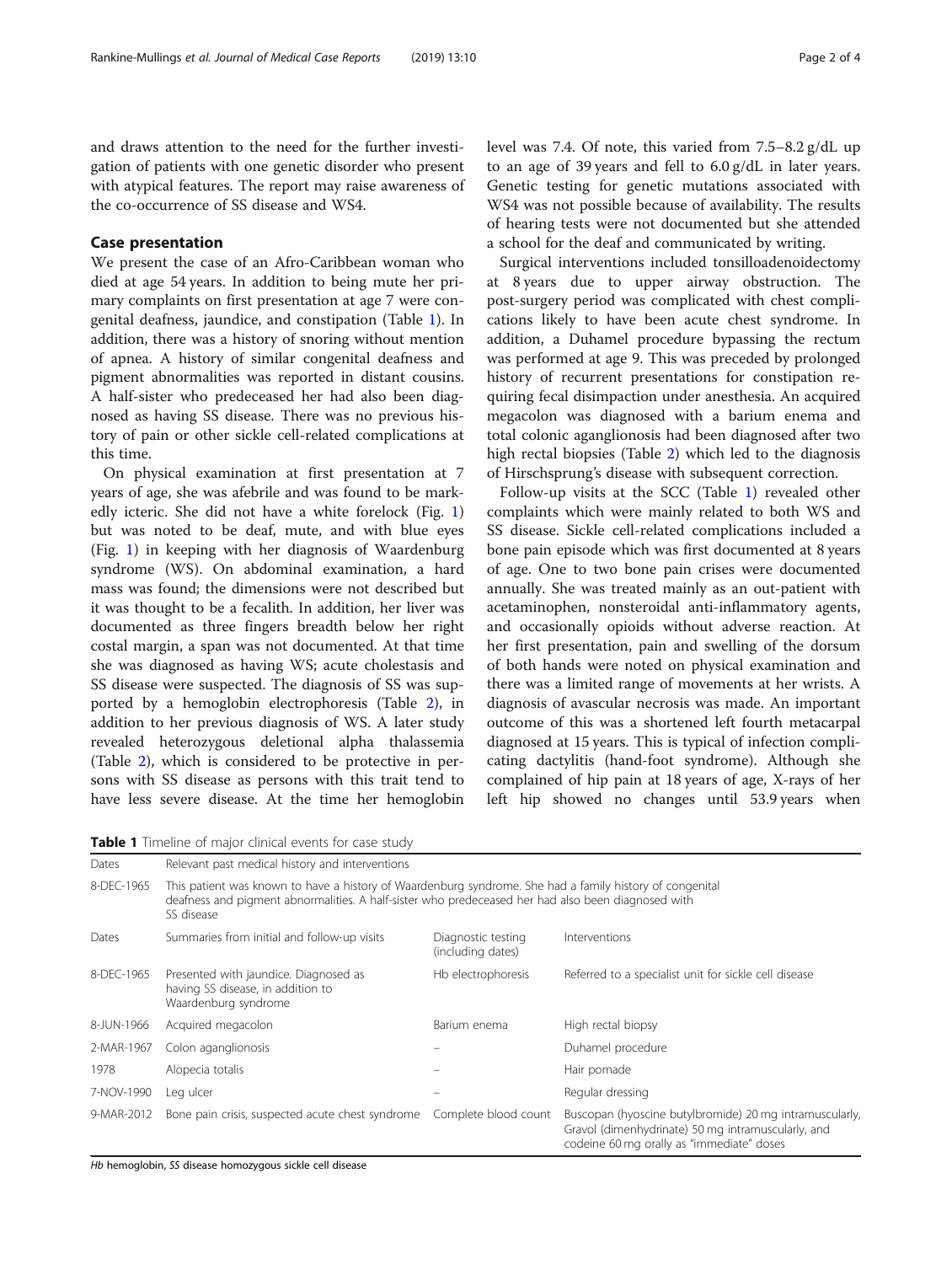sclerotic changes suggestive of avascular necrosis were seen (Table 2).

At 18 years of age she complained of hair loss including eyebrows. As a result, she chose to wear a wig in adulthood (Fig. 1). She was referred to a dermatology clinic. Documented treatment included hair pomade. At 33 years she also complained of a chronic right leg ulcer and symptomatic gallstones in her later years requiring cholecystectomy.

At her last visit to the SCC, 3 weeks prior to her death, she complained of pain, cough, weight loss, and episodes of vomiting and was admitted to hospital with a diagnosis of acute chest syndrome and painful crisis. Her renal function was impaired (Table 2), and blood

Test Results Hemoglobin electrophoresis 7.8 35 SS disease

 $HbA<sub>2</sub>$  range  $3.7-4.3\%$ HbF range 1.2–4% LE cells **Accelerate 2018** 2.7 **Negative 2.7** Negative

pressure was elevated (179/80 mmHg). Her hemoglobin was 4.5 gm/L and she was given a red blood cell transfusion and parenteral antibiotics. She later died in the intensive care unit.

## Discussion

The authors described a case of an Afro-Caribbean woman with co-inheritance of homozygous SS disease and WS. This case describes the features of this unusual phenotype.

Her morbidity pattern suggests that these diseases were inherited as separate disorders without overlap, and is referred to as a blended phenotype. The co-inheritance in this patient may be attributable to the worldwide distribution of both diseases. SS disease is common in the Caribbean, Africa, and Asia, with an incidence of 1 in 150 live births in Jamaica [[6](#page-3-0)]. WS is seen in Northern Europe but the highest incidence is reported among Kenyan Africans [[7\]](#page-3-0).

This patient was atypical in the absence of a white forelock of hair or hair depigmentation and although alopecia is not a diagnostic criterion for WS4, congenital alopecia totalis has been reported with Hirschsprung's disease [[8](#page-3-0)]. Previously reported cases of WS4 have been diagnosed in the neonatal period  $[9, 10]$  $[9, 10]$  $[9, 10]$  $[9, 10]$  and the Duhamel procedure in our case was performed relatively late.

Her age at death, 54 years, is above the median survival reported in a recent study of a Jamaican cohort [[11\]](#page-3-0), but lower than the 53 years for men and 59 years for women estimated from an earlier study [\[12\]](#page-3-0). The inheritance of alpha thalassemia trait and SS disease is

**Table 2** Diagnostic assessments and recorded results for the patient in chronological order

| Cl chloride, Hb hemoglobin concentration, HbA <sub>2</sub> hemoglobin A2, HbF fetal hemoglobin, HCO <sub>3</sub> bicarbonate, K potassium, LE lupus erythematosus, MCV mean cell |      |                                                                                                                                                                                    |  |
|----------------------------------------------------------------------------------------------------------------------------------------------------------------------------------|------|------------------------------------------------------------------------------------------------------------------------------------------------------------------------------------|--|
| Complete blood count                                                                                                                                                             | 54.0 | Hb 6.0 g/dL, MCV 78 fl, retics 0.05 (proportion of red blood cells), WBC 12.0 $\times$ 10 <sup>9</sup> /L,<br>platelets $262 \times 10^9$ /L. (Last SCC presentation 9 March 2012) |  |
| Urea and electrolytes                                                                                                                                                            | 53.9 | K 5.8 mmol/L, creatinine 153 µmol/L (reference -males 80 µmol, females 68 µmol),<br>Na <sup>i</sup> 134 mmol/L, Cl <sup>j</sup> mmol/L, HCO <sub>3</sub> <sup>-</sup> 12 mmol/L    |  |
| Plain radiograph left hip                                                                                                                                                        | 53.9 | Sclerotic changes to head of femur and trochanteric area. Decreased joint space,<br>osteophytic changes                                                                            |  |
| Alpha globin gene number<br>26.9                                                                                                                                                 |      | Heterozygous deletional alpha thalassemia                                                                                                                                          |  |
| Plain radiograph left hip<br>18.5                                                                                                                                                |      | Unremarkable                                                                                                                                                                       |  |
| Rectal biopsy (lowest value)<br>8.9                                                                                                                                              |      | "No ganglion cells were seen. A few dubious nerve fibers were observed."                                                                                                           |  |
| Rectal biopsy                                                                                                                                                                    | 8.8  | "Abundant muscle, numerous nerve fibers but no ganglion cells."                                                                                                                    |  |

Complete blood count **8.0** B.0 Hb 7.5 g/dL, MCV 78 fl, retics 0.05 (proportion of red blood cells), WBC 24.0 × 10<sup>9</sup>/L, platelets  $250 \times 10^9$  /L

volume, Na sodium, retics reticulocyte count, SS disease homozygous sickle cell disease, SCC Sickle Cell Center, WBC white cell count Values given as a range are not dated

<span id="page-2-0"></span>